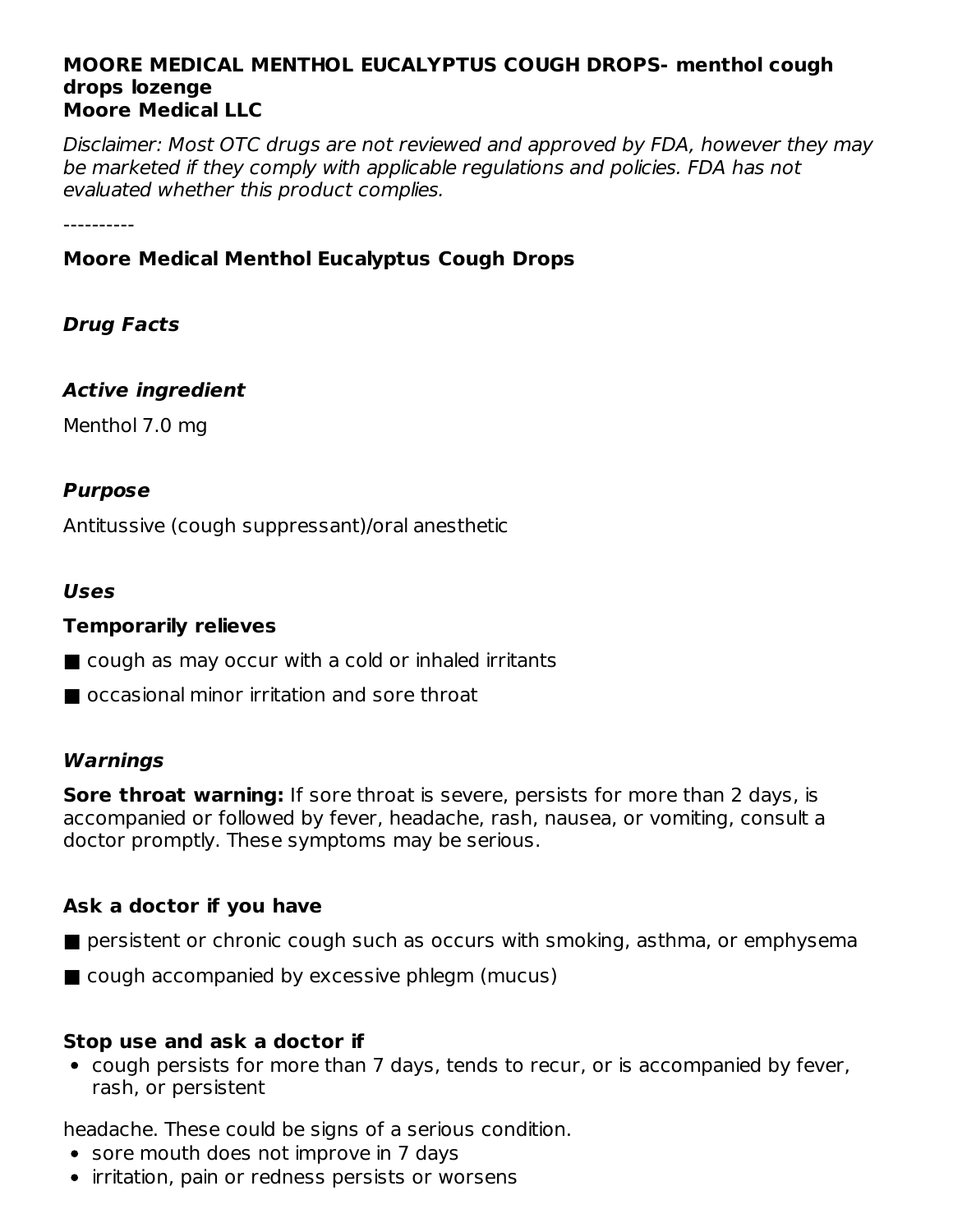**If pregnant or breast-feeding,** ask a health professional before use.

#### **Keep this and all drugs out of the reach of children.**

#### **Directions**

#### ■ **do not use more than directed**

#### **Adults and children: (12 years and older)**

Allow 1 drop to dissolve slowly in the mouth. May be repeated every 2 hours as necessary or as directed by a doctor.

#### **Children under 12 years:**

Do not give to children under 12 years of age.

#### **Other information**

- 15 calories per drop
- store at 59 $9$ -86 $9$ F (15 $9$ -30 $9$ C)
- protect from moisture & heat

#### **Inactive ingredients**

corn syrup, eucalyptus oil, sucrose

#### **Questions or comments?** 1.800.234.1464

#### **Moore Medical Menthol Eucalyptus Cough Drops PDP Label**

mooremedical Supporting Health & Care **MooreBrand® Menthol Eucalyptus**

**Cough Drops**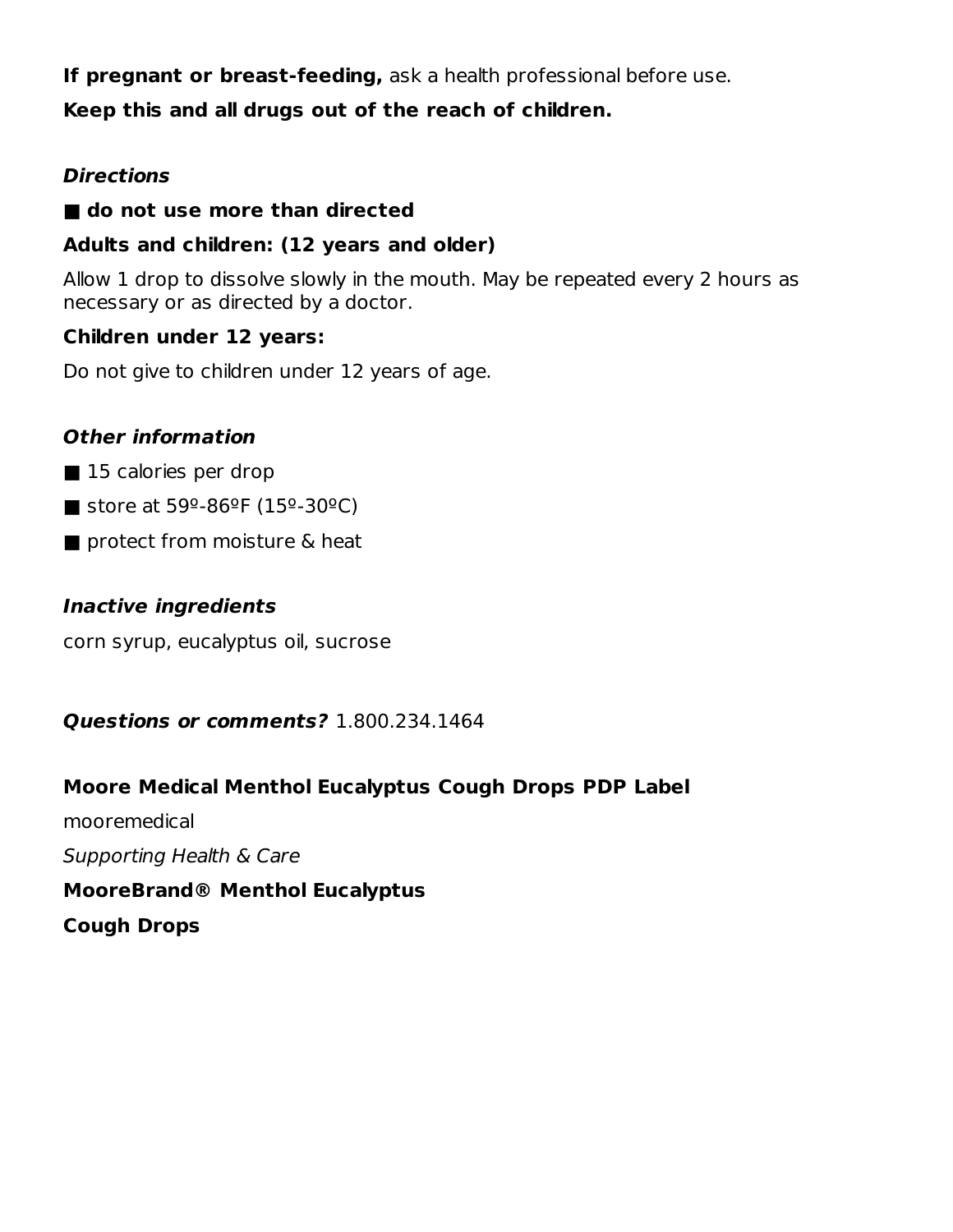# mooremedical

Supporting Health & Care

# MooreBrand® Menthol Eucalyptus<br>COUGh Drops

| Distributed by: Moore Medical LLC, Farmington, CT 06032                                                                    |                                                                                                                               | Manufacturer 21305178                                                                                                                                                                                                                                           |  |
|----------------------------------------------------------------------------------------------------------------------------|-------------------------------------------------------------------------------------------------------------------------------|-----------------------------------------------------------------------------------------------------------------------------------------------------------------------------------------------------------------------------------------------------------------|--|
| <b>Drug Facts</b><br>Active ingredient (in each drop)<br>Purpose<br>(cough suppressant)/oral anesthetic                    | Stop use and ask a doctor if                                                                                                  | cough persists for more than 1 week, tends to recur, or is<br>accompanied by fever, rash, or persistent headache. These<br>could be signs of a serious condition.<br>sore mouth does not improve in 7 days<br>rirritation, pain, or redness persists or worsens |  |
| Uses<br><b>Temporarily relieves</b>                                                                                        | If pregnant or breast-feeding, ask a health professional before use.<br>Keep this and all drugs out of the reach of children. |                                                                                                                                                                                                                                                                 |  |
| cough as may occur with a cold or inhaled irritants<br>occasional minor irritation and sore throat                         | <b>Directions</b><br>do not use more than directed                                                                            |                                                                                                                                                                                                                                                                 |  |
| Warnings<br>Sore throat warning: If sore throat is severe, persists<br>for more than 2 days, is accompanied or followed by | Adults and<br>children: (12<br>years and older)                                                                               | Allow 1 drop to dissolve slowly in the mouth.<br>May be repeated every 2 hours as<br>necessary or as directed by a doctor.                                                                                                                                      |  |
| fever, headache, rash, nausea, or vomiting, consult a<br>doctor promptly. These symptoms may be serious.                   | Children under<br>12 years:                                                                                                   | Do not give to children under 12 years<br>of age.                                                                                                                                                                                                               |  |
| Ask a doctor before use if you have<br>persistent or chronic cough such as occurs<br>with smoking, asthma, or emphysema    | <b>Other information</b><br>protect from moisture & heat                                                                      | 15 calories per drop store at 59°-86°F (15°-30°C)                                                                                                                                                                                                               |  |
| cough accompanied by excessive<br>phlegm (mucus)                                                                           | <b>Inactive ingredients</b><br>corn syrup, eucalyptus oil, sucrose                                                            |                                                                                                                                                                                                                                                                 |  |
|                                                                                                                            |                                                                                                                               |                                                                                                                                                                                                                                                                 |  |

### **MOORE MEDICAL MENTHOL EUCALYPTUS COUGH DROPS**

menthol cough drops lozenge

| <b>Product Information</b>                                                      |                |                           |  |               |                                   |  |  |  |
|---------------------------------------------------------------------------------|----------------|---------------------------|--|---------------|-----------------------------------|--|--|--|
| <b>Product Type</b>                                                             | HUMAN OTC DRUG | <b>Item Code (Source)</b> |  | NDC:55670-060 |                                   |  |  |  |
| <b>Route of Administration</b>                                                  | ORAL           |                           |  |               |                                   |  |  |  |
|                                                                                 |                |                           |  |               |                                   |  |  |  |
|                                                                                 |                |                           |  |               |                                   |  |  |  |
| <b>Active Ingredient/Active Moiety</b>                                          |                |                           |  |               |                                   |  |  |  |
| <b>Ingredient Name</b>                                                          |                |                           |  |               | <b>Basis of Strength Strength</b> |  |  |  |
| <b>MENTHOL (UNII: L7T10EIP3A) (MENTHOL, UNSPECIFIED FORM - UNII:L7T10EIP3A)</b> |                |                           |  |               | 7 mg                              |  |  |  |
|                                                                                 |                |                           |  |               |                                   |  |  |  |
|                                                                                 |                |                           |  |               |                                   |  |  |  |
| <b>Inactive Ingredients</b>                                                     |                |                           |  |               |                                   |  |  |  |